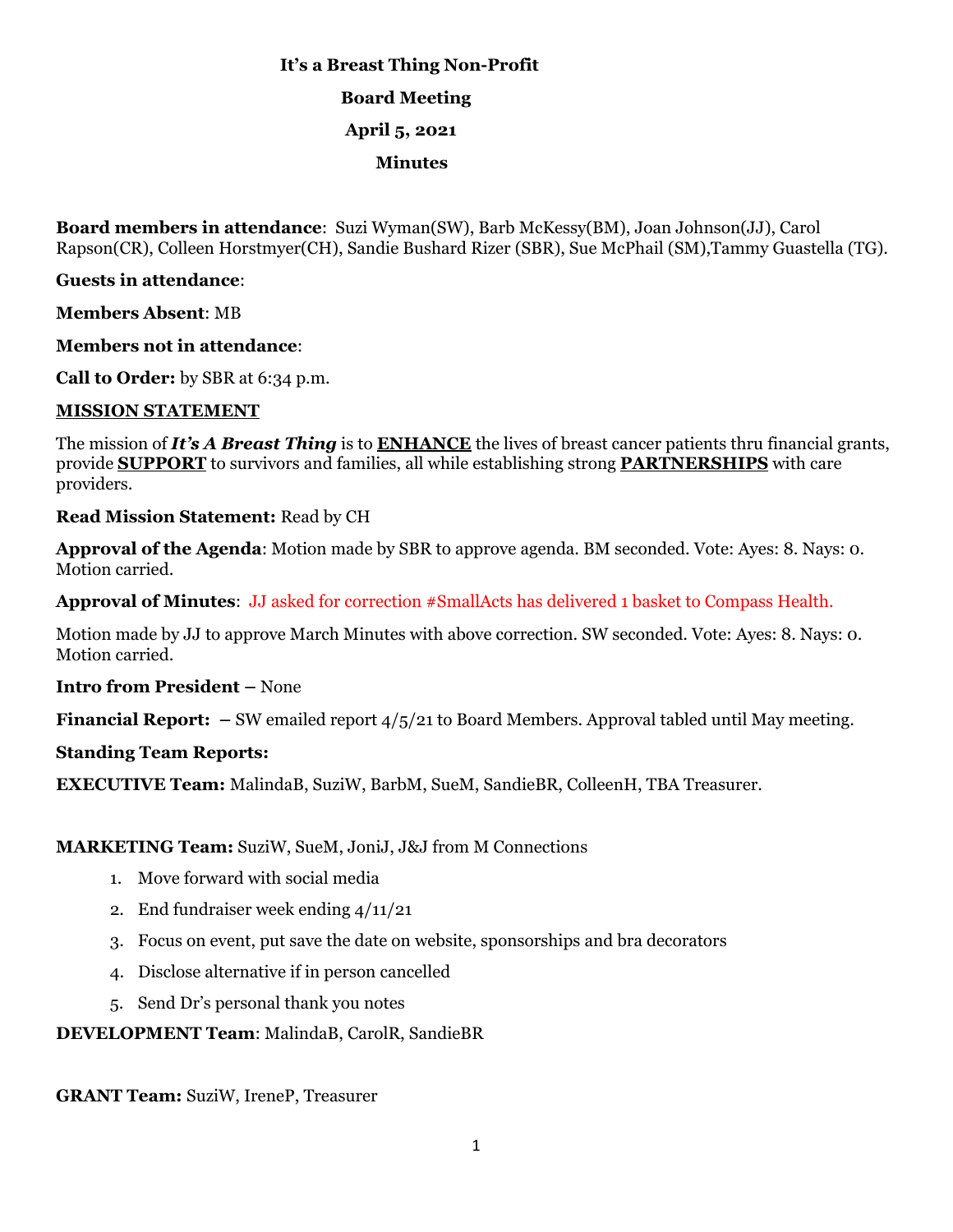- 1. 60 Grants pending
- 2. 3 Grants to be awarded from PayPal account
- 3. 10 Grants to be awarded from investment account
- 4. Oldest 13 requests will be awarded

## **Grant Total:** 335 issued to date.

## **OUTREACH Team**: JoniJ, BettyN, JudyT

- 1. Community Organizations JT contacted Lansing Rotary about doing a presentation. Their reponse was sending her an application to apply for a grant from their organization. SW & TJ working on application..
- 2. Google class in person 4/23/21 and Board members are welcome.
- 3. Documents to nurse navigators on-line not on flash drive
- 4. OUTREACH documents will be in google docs for access and they will be the administrators of it.

## **Event Team:** TammyG, BarbM

- 1. Date, Time, Theme, Photographer, Tim Barron, Bob Howe is confirmed.
- 2. TG spoke with venue, and now there is a \$5,500 min. food and beverage charge.
- 3. Person who has previously done the pipe and drape, is no longer in business. One alternative is having venue do it.
- 4. OUTREACH works thru Nurse Navigators for bra models.
- 5. JJ to organize OUTREACH presentation for event.
- 6. CR to inform MB of educational program.
- 7. Photo shoot will be at McLaren Educational Center. Sunday, October 17, 2021. OUTREACH has offered to furnish food, setup, etc. Board members are urged to attend.
- 8. BM wants a different look this year, so she is redesigning the room layout for bras, exhibitors, etc. This year is a celebration similar to 10 year.
- 9. Discussion regarding doing auction items is tabled until MB is present. If auction happens, TG offered to organize items and CH offered to help.

## **Old Business:**

Board meeting minutes are available on IBT website under drop down Board Members.

## **New Business:**